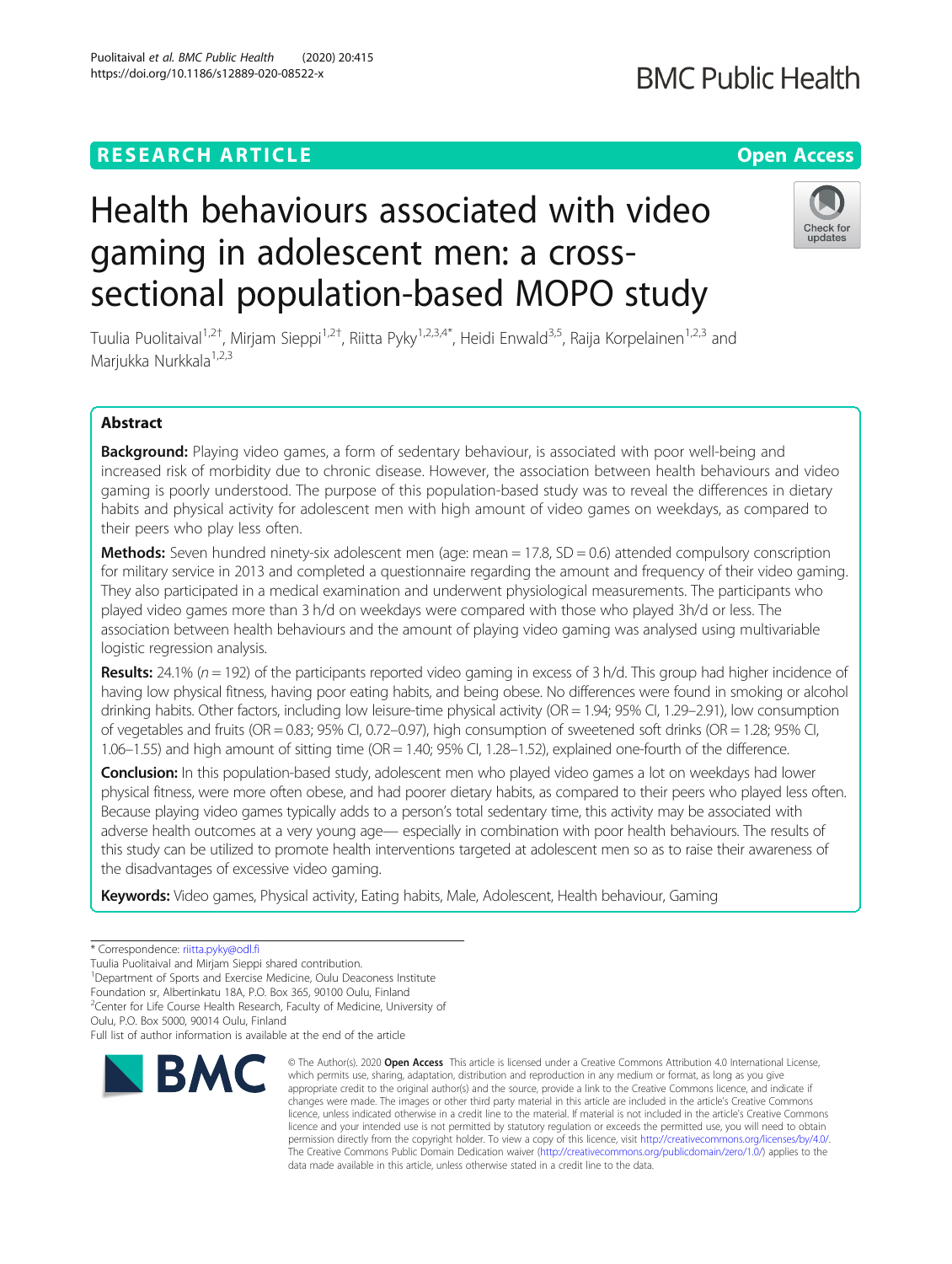#### Background

According to the current evidence, regular physical activity in adolescence is associated with many health benefits  $[1]$  $[1]$ . In addition, the evidence suggests that excessive sedentary behaviour, especially sitting, is harmful to the health of young people and it may increase the risk of cardiovascular risks in adolescence [[2,](#page-6-0) [3](#page-6-0)]. Sedentary behaviour has been defined as any waking behaviour that is characterized by an energy expenditure ≤1.5 metabolic equivalents (METs) and that involves a sitting, reclining, or lying posture [[4\]](#page-6-0). Common sedentary behaviours include screen-time activities (e.g., watching television or other video content, playing video games, and using computers) [\[5](#page-6-0)], as well as driving and reading. A video game is an interactive game that is played on a digital device and that contains visual and (often) audio components; a video game can be based on a story [\[6](#page-6-0)].

Traditional television watching has declined in the past 10 years, and it has been replaced by other screen-based activities [[7](#page-6-0)]. In their leisure time, adolescents (aged 13– 18) use screen-based media, on average, 6 h 40 min per day  $[8]$  $[8]$ . In a previous study, 15–18 years male and female adolescents reported to play video games approximately 13.0 h/wk. [[9\]](#page-6-0) The other self-reported results are similar for Finnish sample with young adults (mean age 18.7 years) playing video games 11.5 h/week, and for German population-based sample, with adolescents (mean age 15.3 years) playing video games 141 min/d [[10,](#page-6-0) [11\]](#page-6-0). In these all studies, boys played significantly more than girls.

However, it is worth remembering that sedentary behaviour is not a synonym for *physical inactivity*, which refers to physical activity levels that do not meet recommendations [\[12](#page-6-0)]. According to the World Health Organization's Global Recommendations on Physical Activity for Health, children aged 5–17 should engage in at least 60 min of moderate to vigorous physical activity every day, and most of this activity should be aerobic [\[13](#page-6-0)]. Vigorous-intensity activities should be incorporated, including those that strengthen muscle and bone, at least 3 times per week. According to the Health Behaviour in School-aged Children study, only 17% of Finnish boys at age 15 reported at least one hour daily moderate to vigorous physical activity [\[14](#page-7-0)]. Instead, of 15–24 years old European men, 32% reported moderate and 27% vigorous physical activity in 4–7 days during the past week [\[15\]](#page-7-0).

The Physical Activity Guidelines for Americans account for daily sedentary behaviour [[16\]](#page-7-0). The Canadian movement guidelines for children and youth include recommendations for physical activity, sedentary behaviour, and sleep; for example, for children aged 5–17, screen time should be limited to 2 h/d [[17](#page-7-0)]. The Physical Activity Guidelines for Americans also emphasize that reducing sitting time and increasing movement have enormous benefits for everyone—regardless of sex, age, ethnicity, race, or current fitness level [\[16\]](#page-7-0).

The proportion of overweight adolescents has increased, which is problematic because adolescence weight problems often lead to adult obesity and related health problems [\[18](#page-7-0), [19](#page-7-0)]. Low physical activity and high levels of sedentary behaviour are also associated with increased body mass index (BMI) and junk-food consumption [[2](#page-6-0), [20\]](#page-7-0). In addition, high screen time is associated with high consumption of energydense and micronutrient-poor products, as well as with low consumption of vegetables and fruits [\[21](#page-7-0)]. However, the association between childhood obesity and increased screen time is unclear. According to other researchers, among children aged 9–16, more time watching television and playing video games, as well as more total screen time, are associated with higher BMI for girls but not for boys [\[5](#page-6-0)].

The current evidence regarding the association between video gaming and health behaviours (eg, physical activity and dietary habits) is scant. In order to decrease the sedentary behaviour among youth, different patterns of sedentary behaviour should be identified and studied how those patterns are associated with physical activity and other health behaviour. Thus, this study is intended to reveal any existing differences in dietary habits and physical activity among adolescent men who play more video games than their peers do. The hypothesis of the study is that those who play more video games are less physically active and have less healthful eating habits.

#### Methods

#### Study design and setting

This cross-sectional study is based on a populationbased study MOPO of all conscription-aged adolescent men in the years 2009–2013 in the city of Oulu, Finland. The "MOPO" is a slang word for a young recruit, and the study was named along that. In that country, conscription occurs every year and is compulsory for all male citizens in the year when they turn 18. The participants completed a medical examination before their conscription. They then filled out a questionnaire on their health, health behaviours, socioeconomic factors, and gaming habits. They also underwent physiological measurements. This study is based on the data collected during 2013 because the questionnaire included items on sedentary video gaming in that year. In 2013, 1265 adolescent men in Oulu participated in conscription, of whom 1023 (80.9%) completed the questionnaire. Thus, the data analysis for this study includes only those who reported their daily amount of video gaming  $(n = 796,$ 62.9%), of which 578 (72.6%) took part in the physiological measurements.

The study was conducted in accordance with the 1964 Declaration of Helsinki and was approved by the Ethical Committee of Northern Ostrobothnia Hospital District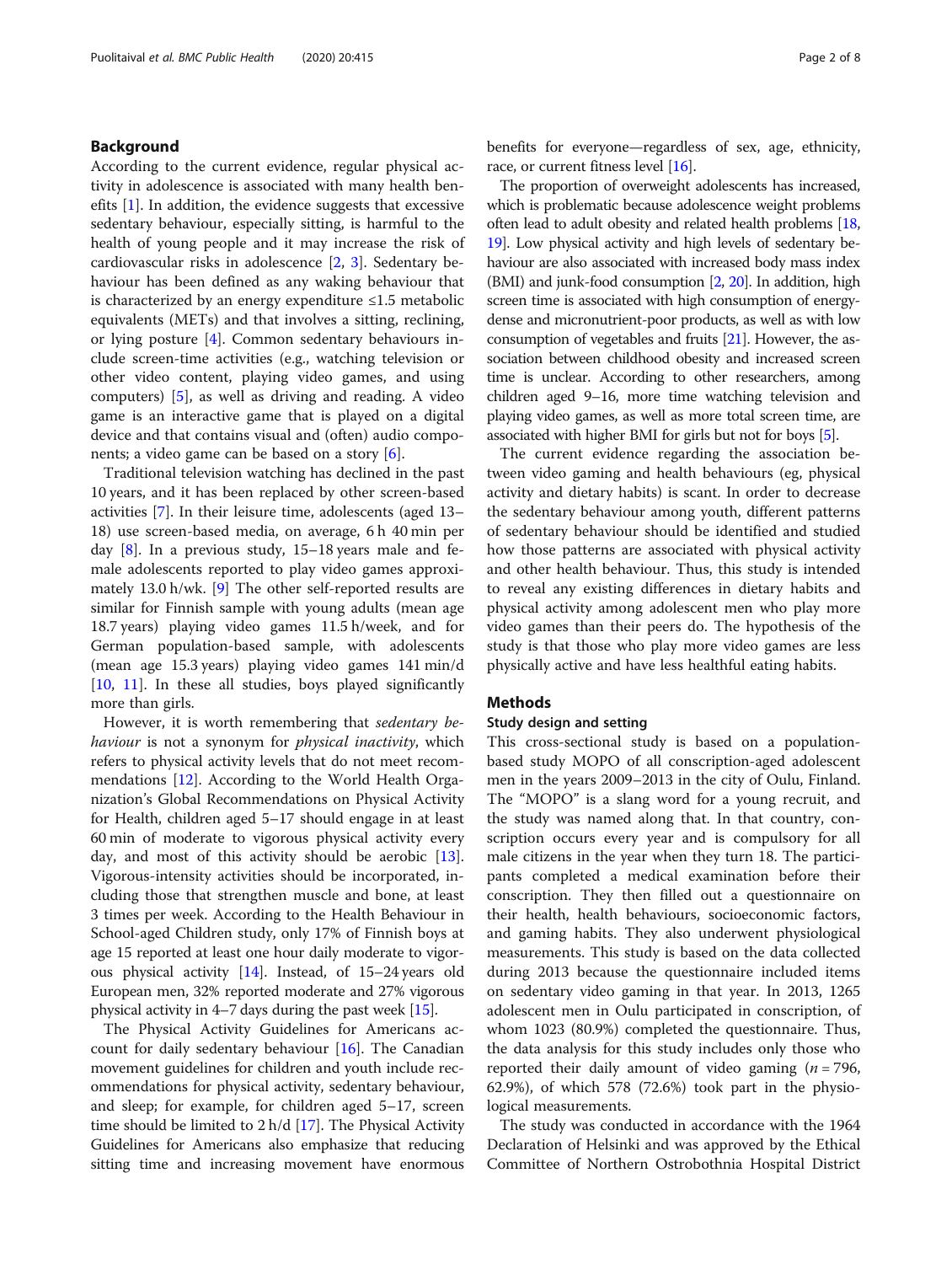(ETTM123/2009). The participants provided written informed consent after they received a complete description of the study. The subjects had the right to refuse to participate in the study or to withdraw from it, and the study did not affect either the participants' military service or their future healthcare.

#### **Ouestionnaire**

We mostly utilized validated and widely used questions in this study. Some questions were developed for the purpose of the study. The amount of video gaming was measured with open-ended questions separately for multiplayer and single-player games: "How many hours per day, on average, do you play games on weekdays?". Because we supposed that playing on weekdays sorts out a lot and moderately players from each other, the total hours were summed and divided into tertiles. The highest tertile was defined as playing > 3 h/d on weekdays and labelled  $PV > 3$ , and the other two tertiles were combined (thus defined as playing  $\leq$  3 h/d on weekdays) and labelled  $PV \leq 3$ . Video game playing on weekends and days off was determined through similar questions, which was used in the characteristics (Table [1](#page-3-0)).

The amount of leisure-time physical activity was measured with the following question: "How often, and for how long, do you participate in light or brisk physical activity or exercise during your leisure time?" Brisk physical activity was defined as causing at least some sweating and heavy breathing, and light physical activity was defined as causing no sweating or heavy breathing. This question had 6 response options for frequency (once per month or less [score 0 in calculation], 2–3 times per month [0.5], once per week [1], 2–3 times per week [2.5], 4–6 times per week [5], and daily [7]), as well as 6 options for duration (not at all [0 min], less than 20 min [10], 20–39 min [30], 40–59 min [45], 60–90 min [75], and >  $90$  min [90]) [\[22](#page-7-0)]. Weekly averages in MET minutes for light or brisk physical activity were calculated by multiplying the physical activity's volume (duration  $[min] \times frequency$  by its intensity (light physical activity = 3 METs and brisk physical activity = 5 METs)  $[23]$  $[23]$ . The resulting values were then summed, and a dichotomous variable with a cut-off point of 500 MET min was created from the aggregate MET min values (from the Physical Activity Guidelines for Americans) [\[24\]](#page-7-0).

The amount of leisure time spent sitting each day was determined with the following question: "Approximately how much time do you spend sitting per day, outside of school and work (for example, watching television, reading, using a computer, playing video games, or using the Internet)?" The participants reported this in hours, and the results were classified as a two-class variable (nonsedentary vs. sedentary) with a cut-off point of  $5 h/d$  [\[25](#page-7-0)], and sitting hours were used as a continuous variable in the logistic regression analysis.

Physical fitness was evaluated with the question "How fit are you, as compared to your peers?" The response options were on a 5-point scale from 1 (significantly poorer) through 5 (significantly better). The values of 1 and 2 were combined as poorer, and the values of 3–5 were combined as similar or better, resulting in a twoclass variable. Similarly, self-rated health was investigated with the following question: "What is the state of your health?" The response options were on a 5-point scale from 1 (good) through 5 (poor). Again, the values from 1 to 3 were combined (*good or average*), as were the values of 4 and 5 (poor).

Dietary habits were determined with the following question about the mean consumption of various foods: "How often during the preceding week did you consume the following foods or drinks?" The answers were 1 (never), 2 (1–2 days per week), 3 (3–5 days per week), and 4 (6–7 days per week), and the frequency was recoded using the following conversion: *never* = 0 d/wk.,  $1-2$  days per week = 1.5 d/wk.,  $3-5$  days per week = 4 d/wk., and 6–7 days per week = 6.5 d/wk.  $[26, 27]$  $[26, 27]$  $[26, 27]$  $[26, 27]$  The mean frequency of consuming fresh vegetables, cooked vegetables, and fruits was combined into one variable by summing the recoded frequencies for each and then dividing by three. The mean consumption of junk food was similarly the average of the frequencies for salty foods and sweet foods. Salty foods were defined as including "pizza and kebabs," "savoury pastries (burgers, pies, etc.)," and "salty snacks (crisps, etc.)." Sweet foods were defined as including "sweet pastries (buns, biscuits, etc.)" and "chocolate and other sweets." The mean consumption of sweetened soft drinks was based on the average of the frequencies for sugary or artificially sweetened soft drinks and energy drinks. The participants also answered whether they usually eat breakfast (yes or no).

Alcohol intake was measured with this question: "How often do you drink six or more servings of alcohol at once?" The response options were on a 6-point scale from 1 (never) through 6 (daily or almost daily). A twograde variable was formed to measure binge drinking (defined as 6 servings or more in a day at least once per week) [\[25,](#page-7-0) [28](#page-7-0)]. The participants also reported whether they currently smoked or used snuff (yes or no for each).

#### Physiological measurements

Each participant's height was measured (with 0.5-cm precision) using a wall-mounted measuring tape. Similarly, waist circumference was measured (to the nearest 1 cm) along the midline between the lowest rib and the iliac crest. Body composition was measured using weight (with 0.1-kg accuracy), fat-free mass (at 0.1-kg accuracy), and percentage body fat; the latter was measured with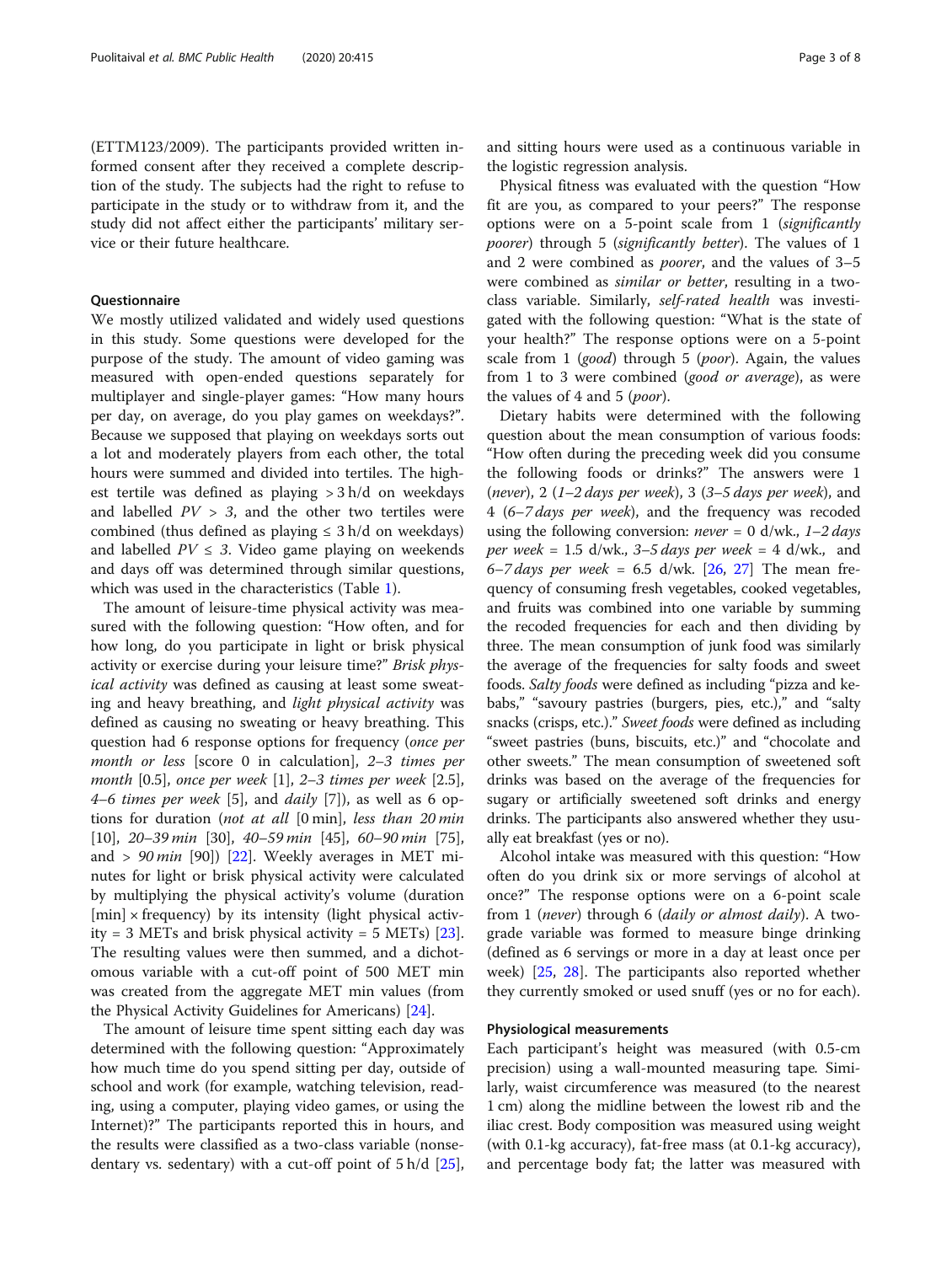### <span id="page-3-0"></span>Table 1 Characteristics of the population-based sample of adolescent men based on amount of video gaming on weekdays

| Characteristics                                                                    | n   | All $(n = 796)$ | Video Gaming<br>> 3 h/day<br>$(n = 192)$ | Video Gaming<br>$\leq$ 3 h/day<br>$(n = 604)$ | $P$ value <sup>a</sup> |
|------------------------------------------------------------------------------------|-----|-----------------|------------------------------------------|-----------------------------------------------|------------------------|
| Age <sup>b</sup> , y                                                               | 792 | 17.9(0.7)       | 18.1(0.9)                                | 17.9(0.7)                                     | .008                   |
| Weight, kg                                                                         | 577 | 73.0 (14.1)     | 75.4 (17.8)                              | 72.2 (12.6)                                   | .102                   |
| Height, cm                                                                         | 578 | 178.1(6.3)      | 178.2 (7.0)                              | 178.2(6.1)                                    | .718                   |
| $BMIc$ , kg/m <sup>2</sup>                                                         | 577 | 23.0(4.3)       | 23.8 (5.5)                               | 22.7(3.8)                                     | .107                   |
| Underweight (BMI $<$ 18.5), No. (%)                                                |     | 47 (8.1)        | 10(7.5)                                  | 37 (8.4)                                      | .858                   |
| Normal weight (18.5-24.9) No. (%)                                                  |     | 397 (68.8)      | 88 (65.7)                                | 309 (69.8)                                    | .395                   |
| Overweight (BMI 25-29.9) No. (%)                                                   |     | 96 (16.6)       | 20 (14.9)                                | 76 (17.2)                                     | .598                   |
| Obesity (BMI $\geq$ 30), No. (%)                                                   |     | 37(6.4)         | 16 (11.9)                                | 21(4.7)                                       | .008                   |
| Body fat, %                                                                        | 576 | 16.5(8.4)       | 19.3 (10.0)                              | 15.6(7.6)                                     | < .001                 |
| Waist circumference, cm                                                            | 577 | 82.0 (10.4)     | 84.7 (13.2)                              | 81.1(9.1)                                     | .011                   |
| Muscle mass, %                                                                     | 576 | 47.0 (4.8)      | 45.3 (5.6)                               | 47.6 (4.4)                                    | < .001                 |
| Self-rated health                                                                  | 776 |                 |                                          |                                               | .001                   |
| Poor, No. (%)                                                                      |     | 56 (7.2)        | 24 (12.8)                                | 32(5.4)                                       |                        |
| Good or average, No. (%)                                                           |     | 720 (92.8)      | 164 (87.2)                               | 556 (94.6)                                    |                        |
| Grip strength, kg                                                                  | 576 | 45.0 (7.5)      | 43.8 (7.8)                               | 45.4 (7.4)                                    | .017                   |
| Light and brisk physical activity, median<br>(interquartile range), MET-min weekly | 769 | 1013 (413–1875) | 615 (204-1286)                           | 1148 (563-2085)                               | < .001                 |
| $< 500$ MET-min, No. (%)                                                           |     | 219 (28.5)      | 88 (47.3)                                | 131 (22.5)                                    | < .001                 |
| $≥$ 500 MET-min, No. (%)                                                           |     | 550 (71.5)      | 98 (52.7)                                | 452 (77.5)                                    |                        |
| Aerobic fitness (Polar Fitness Test), mL/min/kg                                    | 563 | 52.9(7.1)       | 50.4 (6.6)                               | 53.7(7.1)                                     | < .001                 |
| Poor self-rated physical fitness, No. (%)                                          | 781 | 190 (24.3)      | 84 (44.4)                                | 106 (17.9)                                    | < .001                 |
| Sitting during leisure time, h/d                                                   | 762 | 4.2(2.3)        | 5.8(2.4)                                 | 3.7(2.0)                                      | < 0.001                |
| $≥ 5 h/d, No.$ (%)                                                                 |     | 273 (35.8)      | 129 (69.0)                               | 144 (25.0)                                    | < .001                 |
| $< 5$ h/d, No. (%)                                                                 |     | 489 (64.2)      | 58 (31.0)                                | 431 (75.0)                                    |                        |
| Mean consumption frequency, d/wk                                                   |     |                 |                                          |                                               |                        |
| <b>Vegetables and fruits</b>                                                       | 744 | 2.0(1.5)        | 1.6(1.5)                                 | 2.2(1.5)                                      | < .001                 |
| Sweetened soft drinks and energy drinks                                            | 750 | 1.1(1.0)        | 1.4(1.2)                                 | 1.0(0.9)                                      | < .001                 |
| Salty foods                                                                        | 747 | 1.0(0.9)        | 1.1(1.0)                                 | 1.0(0.8)                                      | .499                   |
| Sweet foods                                                                        | 752 | 1.5(1.1)        | 1.5(1.2)                                 | 1.5(1.0)                                      | .455                   |
| Usually eats breakfast                                                             | 786 |                 |                                          |                                               | < .001                 |
| Yes, No. (%)                                                                       |     | 575 (73.2)      | 118 (62.8)                               | 457 (76.4)                                    |                        |
| No, No. (%)                                                                        |     | 211 (26.8)      | 70 (37.2)                                | 141 (23.6)                                    |                        |
| Smokes currently, No. (%)                                                          | 784 |                 |                                          |                                               | .851                   |
| Yes, No. (%)                                                                       |     | 209 (26.7)      | 52 (27.4)                                | 157 (26.4)                                    |                        |
| No, No. (%)                                                                        |     | 575 (73.2)      | 128 (72.6)                               | 437 (73.6)                                    |                        |
| Uses snuff currently, No. (%)                                                      | 787 | 189 (24.0)      | 144 (23.4)                               | 145 (24.2)                                    | .846                   |
| Binge drinks alcohol ≥1/wk., No. (%)                                               | 786 | 172 (21.9)      | 43 (23.1)                                | 129 (21.5)                                    | .685                   |

a This is the P value between groups for video gaming > 3 h/day vs. video gaming ≤ 3 h/day<br><sup>b</sup> Values are expressed as mean (SD) unless otherwise stated. Some numbers do not match due to missing values

<sup>c</sup> Variables in bold are part of the binary logistic regression

Abbreviation: BMI body mass index

direct segmental multifrequency bioelectric impedance analysis (InBody720, Biospace Co., Ltd., Seoul, Korea). During the measurements, the subjects stood without shoes or socks and in light indoor clothing. This method has been validated using whole-body dual X-ray absorptiometry. Each participant's percentage of fat-free mass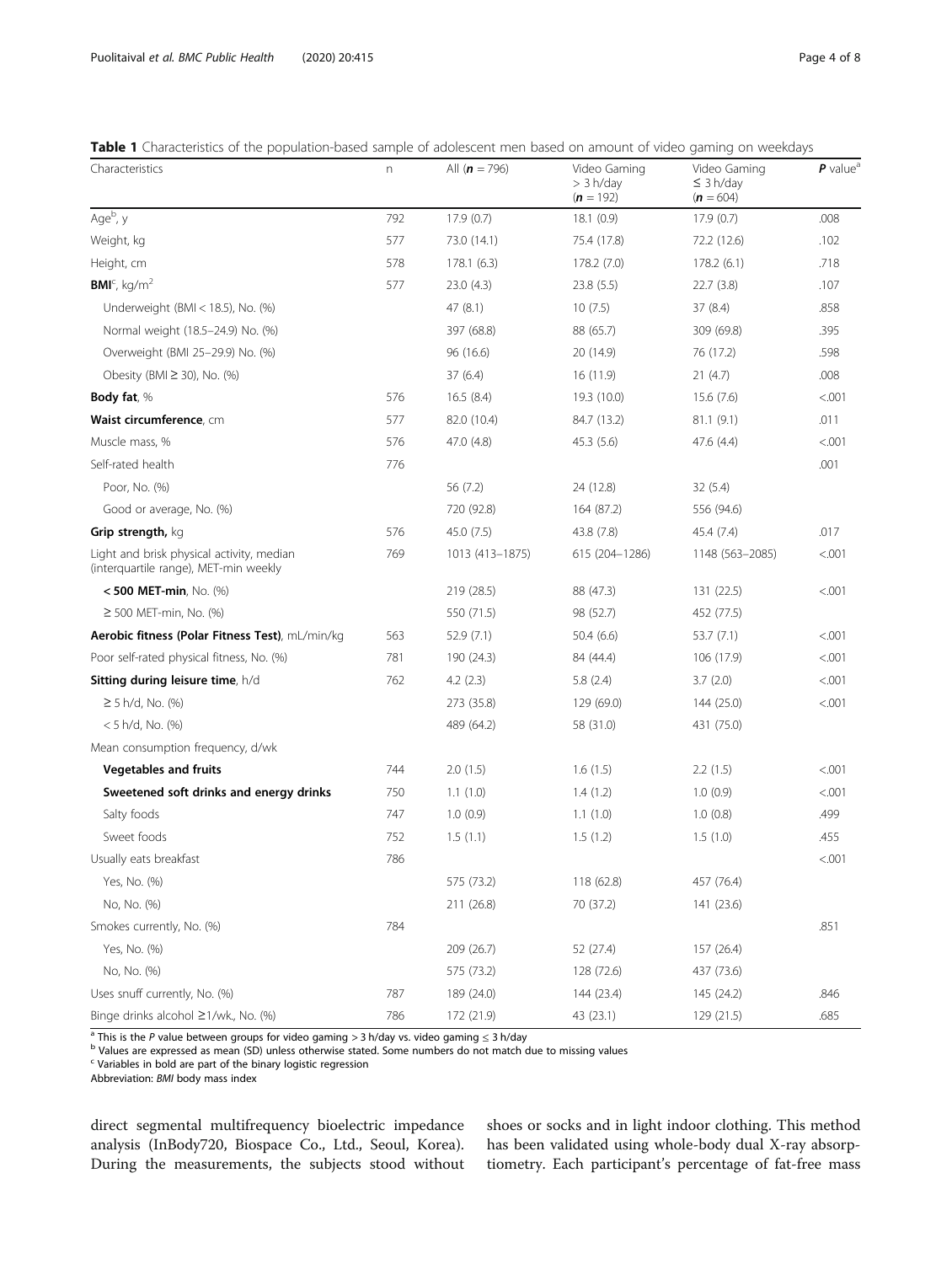was then calculated by dividing muscle mass (kg) by whole-body mass (kg), and each participant's BMI was calculated by dividing weight (kg) by height squared  $(m<sup>2</sup>)$ .

Each participant's grip strength was measured using a hand dynamometer (Saehan Corporation, Korea). During the test, each subject stood with legs apart and elbows at a 90° angle, gripping the dynamometer with maximum force. After two attempts using each hand, the best result for each hand was recorded, and the mean of these results was used in the analyses. Aerobic fitness was evaluated using the Polar Fitness Test (Polar Electro, Finland), which was conducted while the subject was at rest for 5 min. This test predicts maximal oxygen uptake (mL/min/kg) using resting heart rate, heart-rate variability, sex, age, height, body weight, and self-assessed physical activity [[29](#page-7-0)]. The Polar Fitness Test high accuracy (mean error: 6.5%) and correlates highly with the ergo-spirometry test as a measure of aerobic condition (0.96) [[30](#page-7-0)].

#### Statistical analysis

Statistical analyses were performed using IBM SPSS Statistics for Windows (Version 24.0, Armonk, New York, IBM Corp). An independent-sample  $t$  test for continuous variables was used to analyse the statistical significance of the mean differences with 95% confidence intervals between the  $PV > 3$  and  $PV \leq 3$  groups. Due to the skewed distributions of MET min values, the medians of these values were used, as were the results of a Mann-Whitney U test. Cross-tabulation and the chi squared test were used for the categorical variables. All variables that were significantly associated with video gaming in the univariate analysis were then entered into the binary logistic regression analysis. Video game playing was a dependent variable with categories:  $0 = play$ ing ≤ 3 h/d on weekdays and  $1 = playing > 3 h/d$  on weekdays. Because playing video games is a type of sedentary behaviour, leisure-time sitting (as a continuous variable) was entered into the block one with enter selection, and the other associated variables in the second block with forward stepwise (Likelihood Ratio) selection. The level of significance was set at  $P < .05$ .

#### Results

The study population comprised 796 adolescent men with mean age 17.9 (age range  $17-22$ ). The PV > 3 group included 192 (24.1%) individuals, who played video games, on average, 5.5 (SD = 2.0) h/d on weekdays and 7.3 (SD 3.9) h/d on weekends and days off. The  $PV \le 3$ group included 604 individuals, who played, on average, 1.3 (SD 1.1) h/d on weekdays and 2.4 (SD 2.2) h/d on weekends and days off. The difference on playing on weekends and days off was statistically significant between the groups (mean difference 4.9 (95% CI 4.3–5.5).

The characteristics of the study population are de-scribed in Table [1](#page-3-0). The  $PV > 3$  group included more overweight individuals than the  $PV \leq 3$  group ( $P = .007$ ), but there was no difference in the number of underweight individuals. In addition, those in the PV > 3 group had, on average, 3.4% higher body fat (95% CI, 1.5–5.3%;  $P < .001$ ), 3.1 cm larger waist circumference (95% CI, 0.7–5.4 cm;  $P = 0.011$ , and 2.1% less muscle mass (95%) CI, 1.0–3.1%;  $P < .001$ ), as compared to those in the  $PV \leq 3$  group. The participants in the  $PV > 3$  group had poorer physical fitness, on average: 1.8 kg weaker grip strength (95% CI, 0.3–3.2 kg;  $P = .017$ ) and 3.2 mL/min/kg higher maximal oxygen uptake (95% CI, 1.9–4.6 mL/min/kg;  $P < .001$ ). They also had less physical activity, as measured in MET min (median = 88 in the  $PV > 3$  group vs. median = 131 in the  $PV \le 3$  group,  $P < .001$ ). In the PV > 3 group, 44% rated their physical fitness as poorer than that of their peers, but in the  $PV \leq$ 3 group, only 18% did so  $(P < .001)$ . In the PV > 3 group, 12.8% rated their health as poorer than that of their peers, but in the  $PV \leq 3$  group, only 5.4% did so  $(P = .001)$ . Those who played a lot of video games also sat a lot; in the PV > 3 group, 69% of the participants sat for 5 h/d or more during their leisure time, but in the  $PV \leq 3$ group, only 25% did so  $(P < .001)$ . Eating habits were also poorer in the  $PV > 3$  group; during the preceding week, those in this group ate vegetables and fruits less frequently (mean difference 0.5; 95% CI, 0.3–0.8 times per week;  $P < .001$ ) and drank sweetened soft drinks and energy drinks more often (mean difference 0.4; 95% CI, 0.2–0.6 times per week;  $P < .001$ ). In addition, those in the  $PV > 3$ group skipped breakfast more often than did those in the  $PV \leq 3$  group ( $P < .001$ ).

In the binary logistic regression analysis (Table [2](#page-5-0)), playing more video games on weekdays was significantly associated with all of the following: lower mean frequency of consuming vegetables and fruits  $(OR = 0.83;$ 95% CI, 0.72–0.97), higher mean frequency of consuming sweetened soft drinks and energy drinks  $(OR = 1.28;$ 95% CI, 1.06–1.55), higher leisure-time sitting (OR = 1.40; 95% CI, 1.28–1.52) and less leisure-time physical activity (OR = 1.94; 95% CI, 1.29–2.91). This model explained 25.1% of the OR for high levels of video gaming.

### **Discussion**

This population-based cross-sectional study of adolescent men mainly 17–18 years old related to the associations that both physical activity and dietary habits have with the amount of video gaming on weekdays. Having low physical fitness, being obese, and having poor eating habits were more frequent among those who played video games more than 3 h/d on weekdays. No difference was found in smoking and alcohol drinking. Low leisure-time physical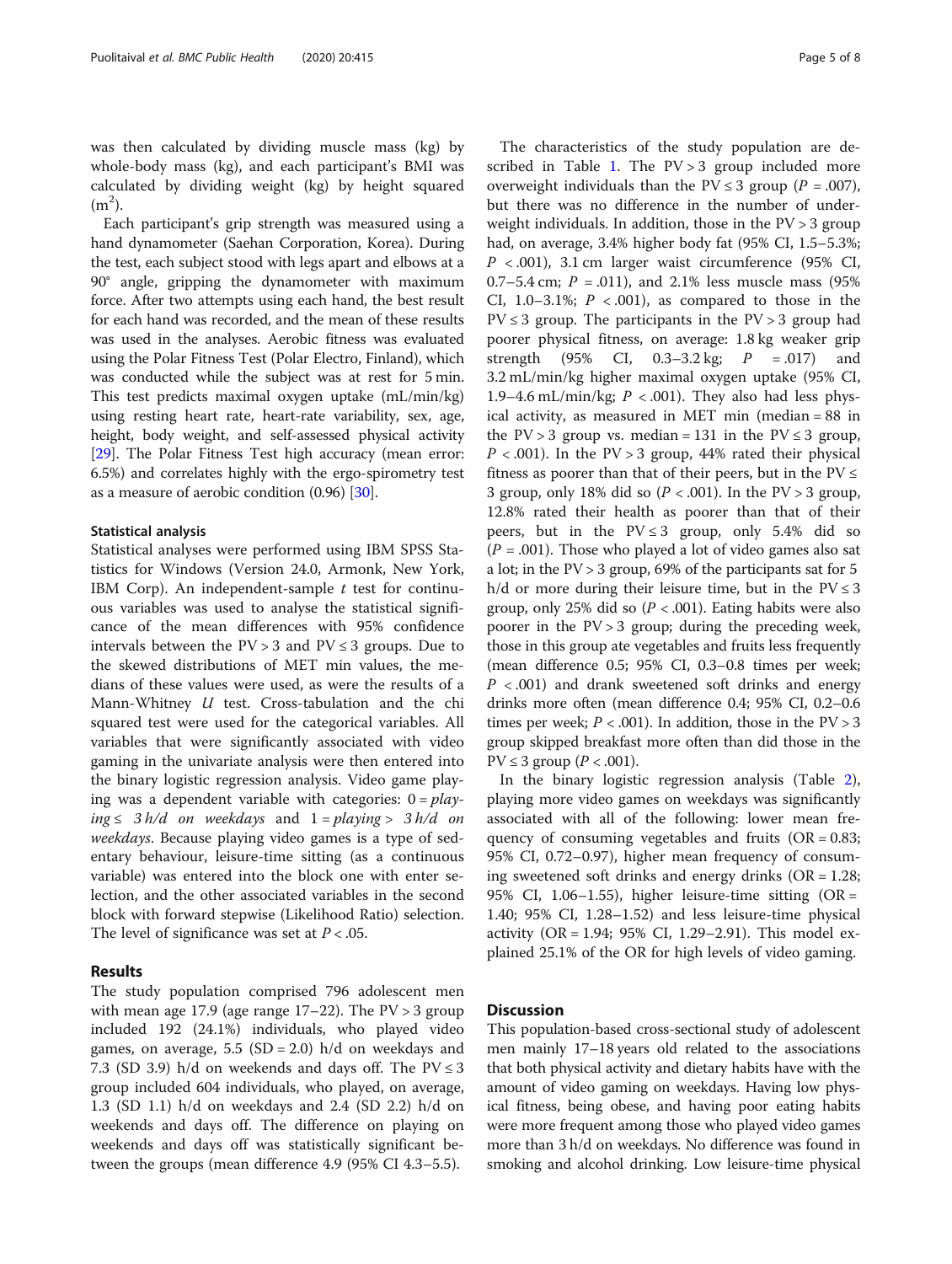| logistic regression analysis                                                    |             |               |         |  |  |  |
|---------------------------------------------------------------------------------|-------------|---------------|---------|--|--|--|
| Variables                                                                       | Adjusted OR | 95% CI        | P Value |  |  |  |
| Block 1: method = enter                                                         |             |               |         |  |  |  |
| Sitting during leisure time, hours                                              | 1.40        | 1.28–1.52     | < 0.001 |  |  |  |
| Block 2: method = forward stepwise $(LR)$                                       |             |               |         |  |  |  |
| Low leisure-time physical activity <sup>b</sup> (vs. $\geq$ 500 MET-min weekly) | 1.94        | 1.29–2.91     | .001    |  |  |  |
| Mean consumption frequency of vegetables and fruits, d/wk                       | 0.83        | $0.72 - 0.97$ | .014    |  |  |  |

<span id="page-5-0"></span>Table 2 Factors associated with a high amount of video gaming on weekdays  $(> 3 h/d)$  in the adolescent men ( $n = 698$ ) in the logistic regression analysis<sup>a</sup>

Note: Variables in bold in the Table [1](#page-3-0) were significantly associated (p < .05) with high amount of video gaming (ref. group: ≤ 3 h/d playing video games) in univariate analysis and were entered in the binary logistic regression analysis. This is the final model resulting of the 3rd step <sup>a</sup> Nagelkerke  $R^2 = 25.1\%$ 

 $b$  Total light and brisk MET < 500 min

energy drinks, d/wk

activity, low frequency of consumption of vegetables and fruits, high consumption of sweetened soft drinks and energy drinks, and high amount of leisure sitting time explained one-fourth of the results.

Mean consumption frequency of sweetened soft drinks and

High screen time is also associated with insufficient physical activity and higher sitting time, according to studies of 13- to 18-year-old boys and girls; in these studies, screen time included watching television, using a computer, playing video games, and using smartphones [[31,](#page-7-0) [32](#page-7-0)]. Video game playing has been negatively associated with physical activity among undergraduate men, especially among those who play online video games [[33\]](#page-7-0). In addition, in a Spanish school-based study the adolescent boys who reported having weekly at least 4 h screen time more unlikely met the recommendation for moderate to vigorous physical activity [\[34\]](#page-7-0). This study's results indicate that there is a connection between high levels of video gaming and physical inactivity and sedentary behaviour. Researchers have reported that screen time is positively related to BMI in those aged 11–19 [[33,](#page-7-0) [35](#page-7-0), [36](#page-7-0)]. In addition, Ballard et al. [[33\]](#page-7-0) found a correlation between playing video games and high BMI. Although this study's results indicate that there is no difference in weight and BMI between the groups, the PV > 3 group included more obese  $(BMI \ge 30)$  adolescent men than the  $PV \leq 3$  group. This study's association between a high amount of video gaming and poor selfrated health also supports the previous findings [[37](#page-7-0), [38](#page-7-0)].

Poor eating habits are also associated with playing video games. The results of a previous study of fourthgrade children show a positive association between video gaming and consumption of high-calorie and lownutrient foods [[39\]](#page-7-0). Another study's results indicate that 2 h/d or more of screen time is associated with increased energy intake [[40\]](#page-7-0), such that adolescents with more screen time consume more sugar-sweetened beverages [[32,](#page-7-0) [41\]](#page-7-0). Researchers have also suggested that those with high screen time tend to consume fewer vegetables and fruits [\[31](#page-7-0), [32](#page-7-0), [40\]](#page-7-0), and our study results indicate a similar association between high video gaming and lower consumption of vegetables and fruits.

1.28  $1.06-1.55$  .010

This study's results indicate no association between alcohol consumption and the amount of video gaming, which supports the previous findings [[42](#page-7-0)–[44](#page-7-0)]. The previous findings on the association between smoking and video gaming are contradictory, with some researchers finding no relationship between smoking and video gaming  $[42, 44]$  $[42, 44]$  $[42, 44]$  $[42, 44]$ , but others finding the opposite  $[45]$  $[45]$  $[45]$ .

The strengths of this research are its population-based design, which contained an entire age cohort of adolescent men at approximately 18 years old; its substantial data collection (questionnaire responses, measurements, and examinations); and its high compliance rate due to the data being collected during compulsory conscription. In addition, the measurements of body composition and physical performance were taken under controlled conditions. Those who did not complete the study questionnaire did not differ from the study participants with regards to perceived weight, self-rated health, sedentary behaviour, or anthropometric measures. However, those who did not complete the questionnaire were less likely to be students (76% vs. 86%,  $P < .001$ ) and had lower self-rated fitness (29% vs. 38%,  $P = .001$ ), as compared to their peers.

One limitation of this study is the lack of objective measurements of physical activity and time spent playing video games. In this study, we used self-reported measures, which may have led to overestimates of the participants' amount of overall physical activity [[46](#page-7-0), [47](#page-7-0)] or of the intensity of that activity  $[48]$  $[48]$ . We did not reveal the real amount of consumed vegetables and fruits (as well as other studied foods) with the used variable examining the average frequency of days when consumed vegetables and fruits, for example a study participant could eat fresh vegetables every day, but never cooked vegetables or fruits, thus having a mean frequency of 2.17. The mean frequency was still used to reveal the overall consumption of vegetables and fruits, as it reflects the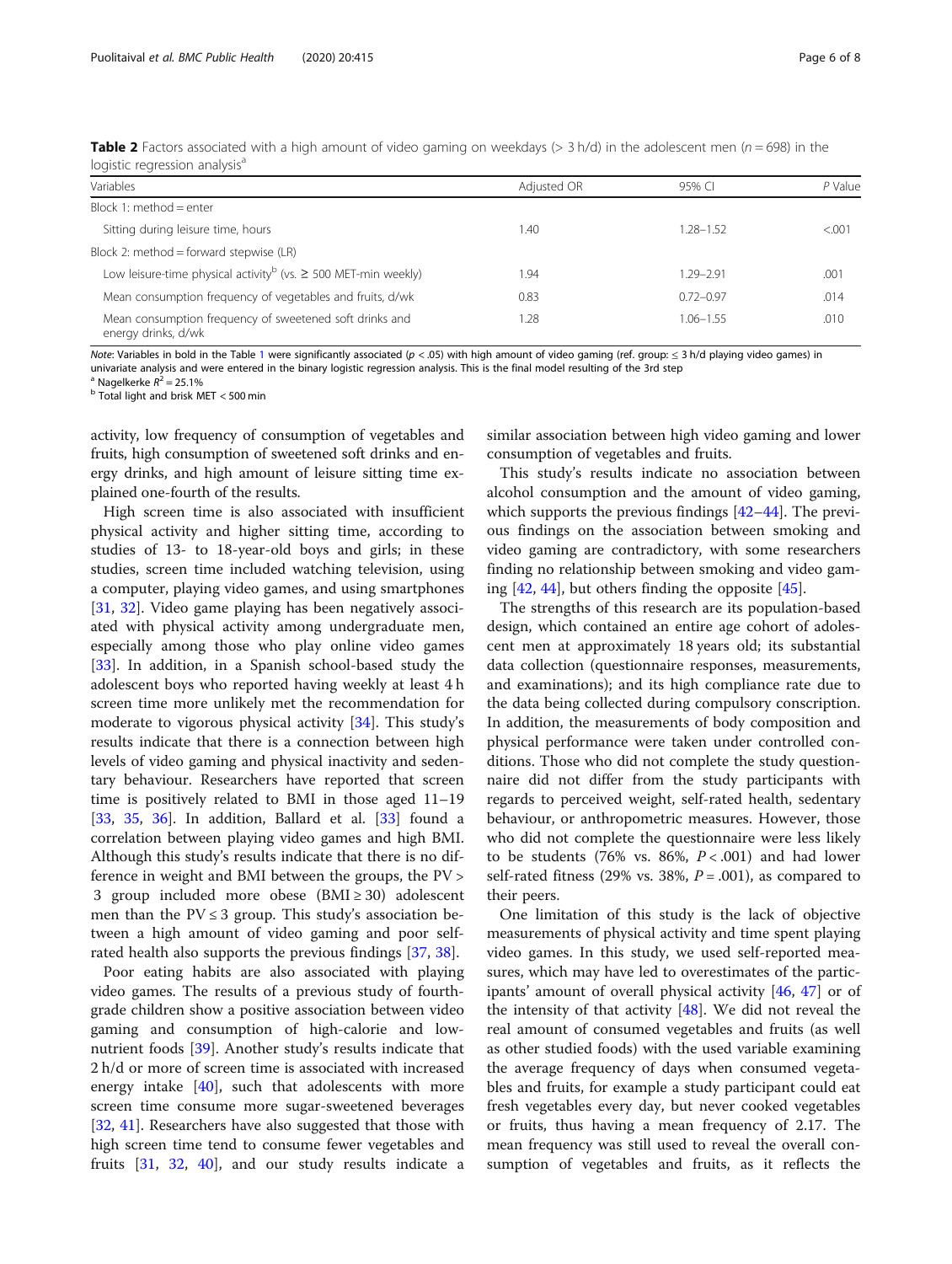<span id="page-6-0"></span>direction of consumed vegetables and fruits. The participants may have also encountered difficulties in recalling their food intake of last week. The study population consisted of adolescent men of specific age, which may limit the generalizability of the study results. Finally, this study was cross-sectional, so no conclusion regarding causality could be drawn.

#### Conclusion

In this population-based study of approximately 18 years old men, those who played video games more than 3 hours per day on weekdays, as compared to their peers, had lower levels of physical activity and were more likely to be obese. They also consumed less vegetables and fruits, and more sweetened soft drinks. Video gaming typically increases daily sitting time, as was also in this study, which affect harmful for health with other poor health behaviours. These preliminary results of this study fortify that video gaming is associated with detrimental health behaviour, which would be worth to take account with adolescent men, who play a lot on weekdays. Because physically less active 17–18 years old men seemed to spend more time playing video games, it could be studied in the future whether video games could be used in physical activation of adolescent men. Prospective studies are also needed in order to investigate the causality of the correlation between video gaming and health behaviours in adolescent men.

#### Abbreviations

MET: Metabolic equivalent; BMI: Body mass index; PV > 3: Playing videogames > 3 h/d on weekdays; PV ≤ 3: Playing videogames ≤3 h/d on weekdays

#### Acknowledgements

We would like to thank for the city of Oulu and Virpiniemi Sport Institute for their co-operation in this study.

#### Authors' contributions

TP and MS have been responsible for the data analysis and writing the first draft of the manuscript. RP, RK, MN and HE have provided contribution for the planning and implementation of the study, as well as for the writing of the manuscript. All authors have revised, read and accepted the final manuscript. The authors read and approved the final manuscript.

#### Funding

This study was funded by the Finnish Ministry of Education and Culture (DNRO 125/627/2009, 98/627/2010, 97/627/2011), Juho Vainio Foundation, Centre for Military Medicine Finland, Northern Ostrobothnia Hospital District, European Social Fund (project number S11580), European Regional Development Fund (70037/2010 and 70035/2011), the Finnish Cultural Foundation, and the Finnish Funding Agency for Technology and Innovation. The funding sources had no role in the study design, the collection, analysis, and interpretation of data, writing of the report or in the decision to submit the manuscript for publication.

#### Availability of data and materials

Data is available from the University of Oulu, for research collaborators who meet the criteria for accessing confidential data. Please, contact project center for further information: [projectcenter@oulu.fi](mailto:projectcenter@oulu.fi).

#### Ethics approval and consent to participate

The study was conducted according to the Declaration of Helsinki (2000), and was approved by the Ethical Committee of Northern Ostrobothnia Hospital District (ETTM123/2009). The study participants had the right to refuse to participate or withdraw from the study without any effects on their future health care or military service. Written informed consent was obtained.

#### Consent for publication

Not applicable.

#### Competing interests

The authors declare that they have no competing interests.

#### Author details

<sup>1</sup>Department of Sports and Exercise Medicine, Oulu Deaconess Institute Foundation sr, Albertinkatu 18A, P.O. Box 365, 90100 Oulu, Finland. <sup>2</sup>Center for Life Course Health Research, Faculty of Medicine, University of Oulu, P.O. Box 5000, 90014 Oulu, Finland. <sup>3</sup>Medical Research Center, Oulu University Hospital and University of Oulu, P.O. Box 5000, 90014 Oulu, Finland. 4 Research Unit of Medical Imaging, Physics and Technology, Faculty of Medicine, University of Oulu, P.O. Box 8000, 90014 Oulu, Finland. <sup>5</sup>Information Studies, Faculty of Humanities, University of Oulu, P.O. Box 8000 90014 Oulu, Finland.

## Received: 23 May 2019 Accepted: 12 March 2020

#### References

- 1. Janssen I, Leblanc AG. Systematic review of the health benefits of physical activity and fitness in school-aged children and youth. Int J Behav Nutr Phys Act. 2010;7(1):40.
- 2. de Rezende LFM, Lopes MR, Rey-López JP, Matsudo VKR, do Carmo Luiz O. Sedentary behavior and health outcomes: an overview of systematic reviews. PLoS One. 2014;9(8):e105620.
- 3. Tremblay MS, LeBlanc AG, Kho ME, et al. Systematic review of sedentary behaviour and health indicators in school-aged children and youth. Int J Behav Nutr Phys Act. 2011;8(1):98.
- 4. Tremblay MS, Aubert S, Barnes JD, et al. Sedentary behavior research network (SBRN) - terminology consensus project process and outcome. Int J Behav Nutr Phys Act. 2017;14(1):75.
- 5. Falbe J, Rosner B, Willett WC, Sonneville KR, Hu FB, Filed AE. Adiposity and different types of screen time. Pediatrics. 2013;132(6):e1497–505.
- 6. Esposito N. A short and simple definition of what a videogame is. Vancouver: DiGRA 2005: Changing Views – Worlds in Play; 2005. [http://](http://summit.sfu.ca/item/258) [summit.sfu.ca/item/258](http://summit.sfu.ca/item/258). Accessed May 2019.
- 7. Unick JL, Lang W, Tate DF, Bond DS, Espeland MA, Wing RR. Objective estimates of physical activity and sedentary time among young adults. J Obes. 2017;2017(9257564):1–11.
- 8. Barnet TA, Kelly AS, Rohm Young D, et al. Findings from university hospital broaden understanding of obesity (sedentary behaviors in today's youth: approaches to the prevention and management of childhood obesity: a scientific statement from the American heart association). Med Devices Surg Technol Week. 2018;138:357.
- 9. Gentile D. Pathological video-game use among youth ages 8 to 18: a national study. Psychol Sci. 2009;20(5):594–602.
- 10. Männikkö N, Billieux J, Kääriäinen M. Problematic digital gaming behavior and its relation to the psychological, social and physical health of Finnish adolescents and young adults. J Behav Addict. 2015;4(4):281–8.
- 11. Rehbein F, Kleimann M, Mössle T. Prevalence and risk factors of video game dependency in adolescence: results of a German nationwide survey. Cyberpsychol Behav Soc Netw. 2010;13(3):269–77.
- 12. Lou D. Sedentary behaviors and youth: current trends and the impact on health. [https://activelivingresearch.org/sites/activelivingresearch.org/files/](https://activelivingresearch.org/sites/activelivingresearch.org/files/ALR_Brief_SedentaryBehavior_Jan2014.pdf) [ALR\\_Brief\\_SedentaryBehavior\\_Jan2014.pdf](https://activelivingresearch.org/sites/activelivingresearch.org/files/ALR_Brief_SedentaryBehavior_Jan2014.pdf). Published January 1, 2014. Accessed 19 Sept 2018.
- 13. World Health Organization. Global recommendations on physical activity for health 2010. [https://www.who.int/dietphysicalactivity/global-PA-recs-2010.](https://www.who.int/dietphysicalactivity/global-PA-recs-2010.pdf) [pdf](https://www.who.int/dietphysicalactivity/global-PA-recs-2010.pdf). Accessed 15 Nov 2018.